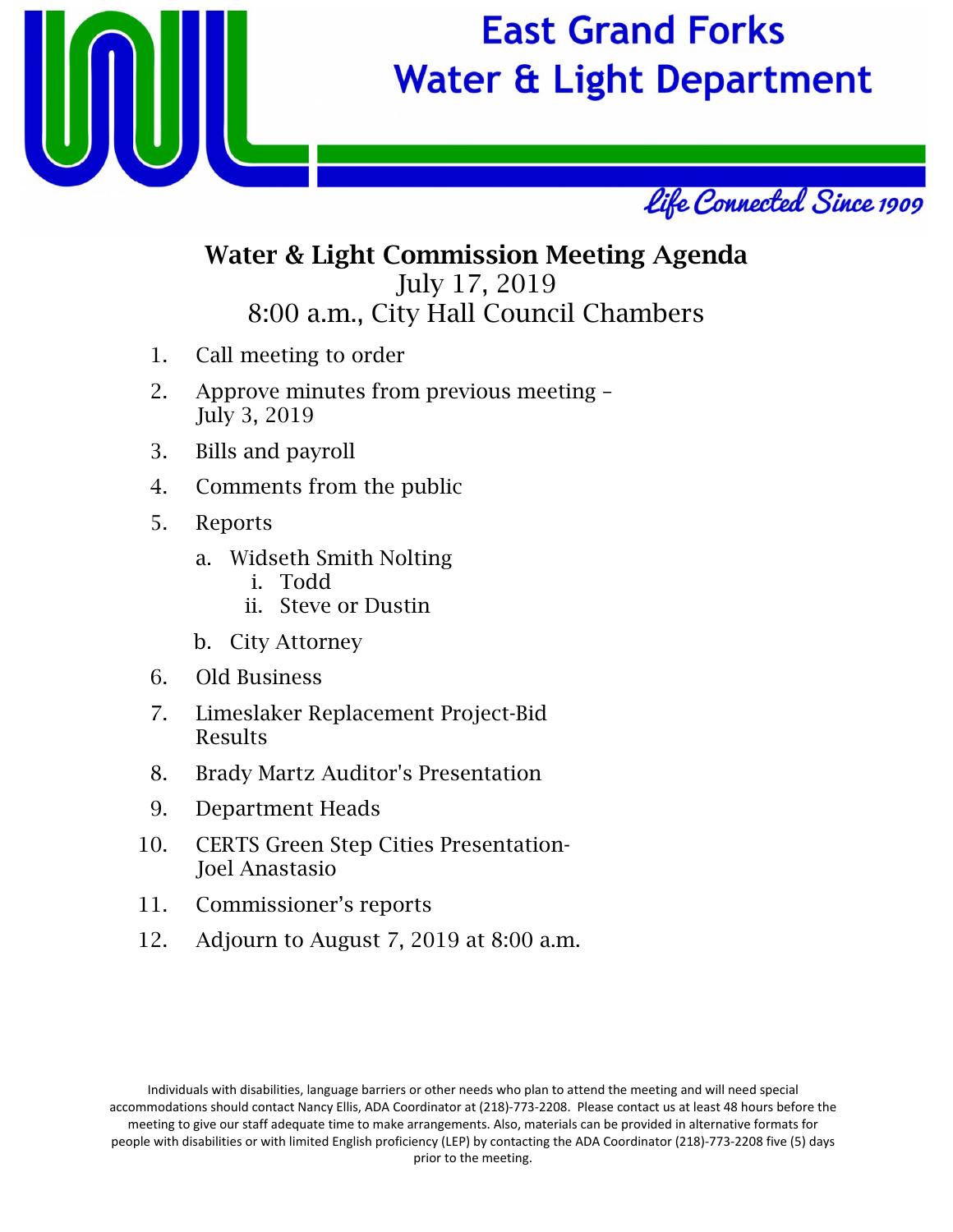Minutes of the regular meeting of the Water, Light, Power and Building Commission of the City of East Grand Forks, Minnesota held July 3, 2019 at 8:00 a.m in the City Council Chambers. Present: Gregoire (skype), Quirk, DeMers Absent: Grinde

Also present: Keith Mykleseth, Ron Galstad, Brian Johnson, Jeff Olson, Todd Forster, Todd Grabanski, Corey Thompson, Kevin Hatcher, and Karla Anderson.

It was moved by Commissioner DeMers seconded by Commissioner Gregoire that the minutes of the previous regular meeting of June 19, 2019 be approved as read. Voting Aye: Gregoire, Quirk, DeMers Voting Nay: None

It was moved by Commissioner DeMers seconded by Commissioner Gregoire that the minutes of the previous closed meeting of June 19, 2019 be approved as read. Voting Aye: Gregoire, Quirk, DeMers Voting Nay: None

It was moved by Commissioner DeMers seconded by Commissioner Gregoire to authorize the Secretary to issue payment of the recommended bills and payroll in the amount of \$466,845.75. Voting Aye: Gregoire, Quirk, DeMers Voting Nay: None

It was moved by Commissioner Gregoire seconded by Commissioner DeMers to approve the bid from Fusion Automation Inc for \$169,825.56 for the 2019 Miscellaneous Electrical Distribution Construction Project. Voting Aye: Gregoire, Quirk, DeMers

Voting Nay: None

It was moved by Commissioner Gregoire seconded by Commissioner DeMers to approve providing complimentary power for Cat Fish Days on July 26-28 and hang the banner. Voting Aye: Gregoire, Quirk, DeMers Voting Nay: None

It was moved by Commissioner Gregoire seconded by Commissioner DeMers to approve providing complimentary water for "Grandma's Giving Gardens" vegetable plot who then donates the food to the area food shelf. Voting Aye: Gregoire, Quirk, DeMers Voting Nay: None

It was moved by Commissioner DeMers seconded by Commissioner Gregoire to approve the 6 month certification for Kevin Hatcher, Energy and Customer Service Specialist, effective 7-14-19. Voting Aye: Gregoire, Quirk, DeMers Voting Nay: None

It was moved by Commissioner DeMers seconded by Commissioner Gregoire at 8:50 am to adjourn to the next meeting on 7-17-19 at 8:00 am. Voting Aye: Gregoire, Quirk, DeMers Voting Nay: None

> Lori Maloney **Secretary**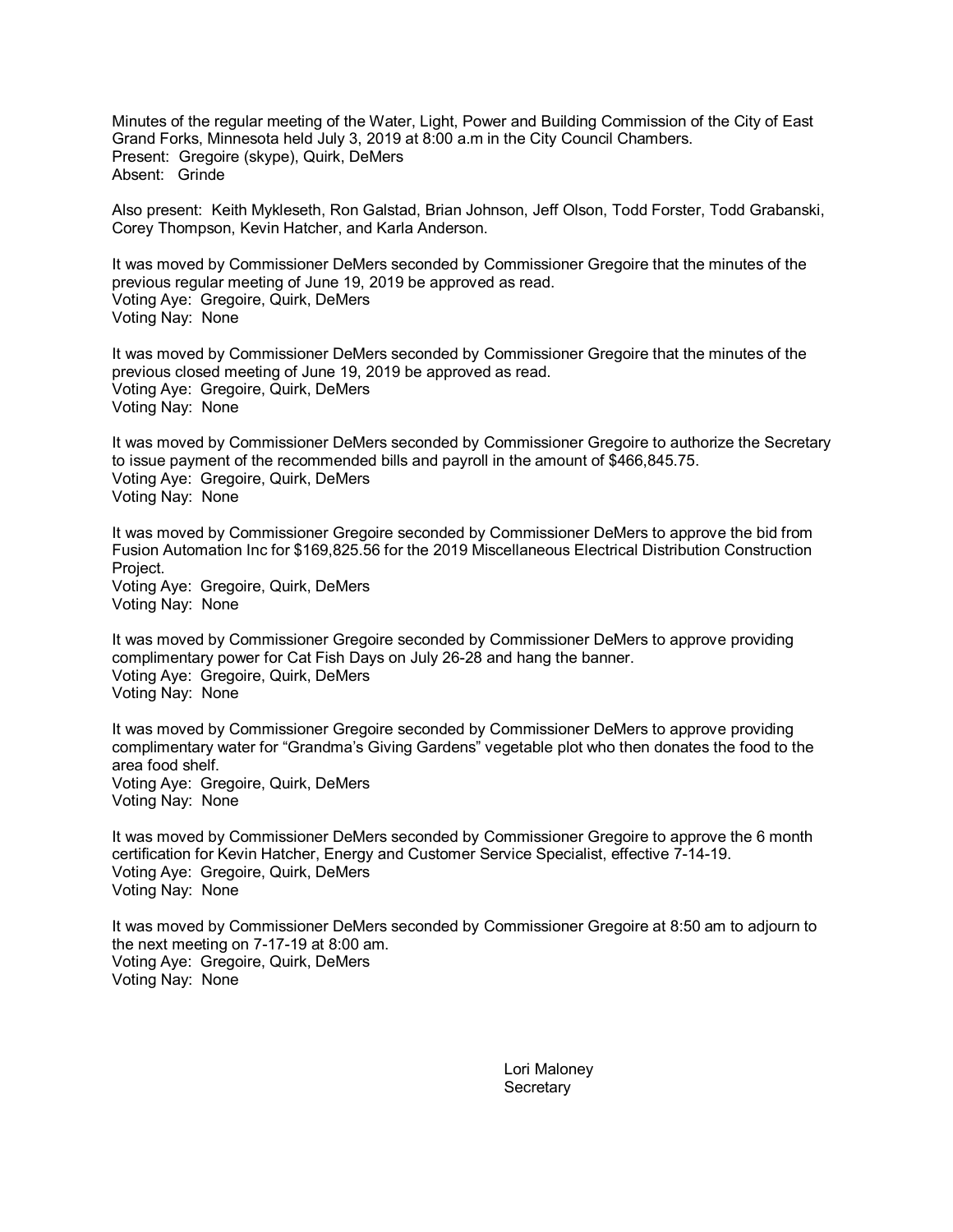## Accounts Payable

### Check Register Totals Only

Printed: 7/12/2019 - 12:25 PM User: khatcher



# **City of East Grand Forks**

P. O. Box 373 East Grand Forks, MN 56721 (218) 773-2483

| <b>Check</b>     | <b>Date</b>              | <b>Vendor No</b>               | <b>Vendor Name</b>                                 | <b>Amount</b>          | <b>Voucher</b>               |
|------------------|--------------------------|--------------------------------|----------------------------------------------------|------------------------|------------------------------|
| 514795<br>514796 | 07/12/2019<br>07/12/2019 | <b>HAL500</b><br><b>MMP501</b> | Halstad Telephone Company<br>MMPA c/o Avant Energy | 1,460.21<br>284,913.95 | $\mathbf{0}$<br>$\mathbf{0}$ |
|                  |                          |                                | Check Total:                                       | 286,374.16             |                              |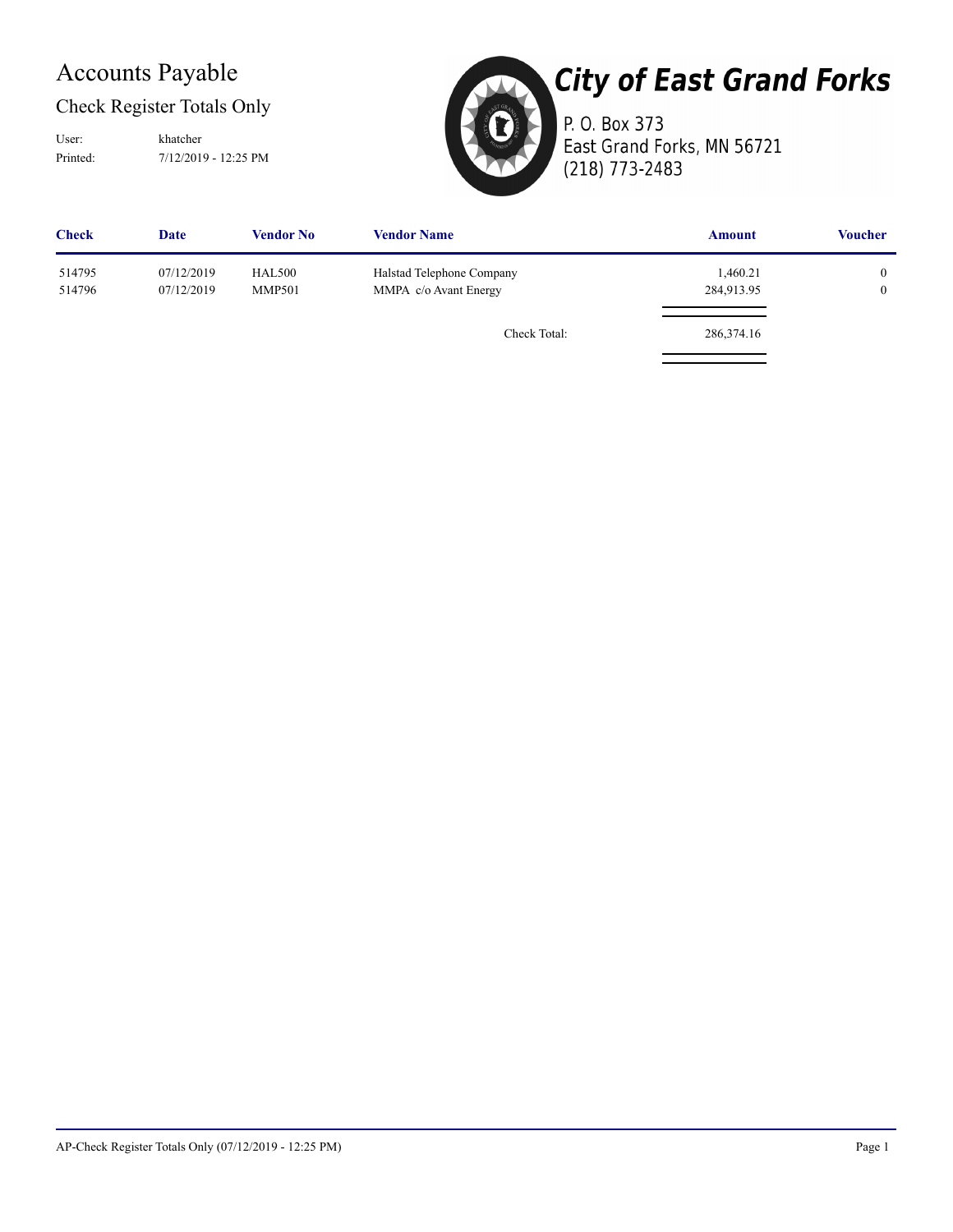## Accounts Payable

### Check Register Totals Only

Printed: 7/15/2019 - 11:26 AM User: khatcher



P. O. Box 373 East Grand Forks, MN 56721 (218) 773-2483

| <b>Check</b> | <b>Vendor No</b><br><b>Vendor Name</b><br>Date |               | <b>Amount</b>                        | <b>Voucher</b> |                  |
|--------------|------------------------------------------------|---------------|--------------------------------------|----------------|------------------|
| 514797       | 07/17/2019                                     | UB*00974      | Habibo Abdi                          | 35.17          | $\boldsymbol{0}$ |
| 514798       | 07/17/2019                                     | <b>ACM502</b> | Acme Electric Companies              | 21.42          | $\boldsymbol{0}$ |
| 514799       | 07/17/2019                                     | <b>AME501</b> | AmeriPride Services Inc              | 183.74         | $\boldsymbol{0}$ |
| 514800       | 07/17/2019                                     | <b>AQU501</b> | Aqua-Pure Inc                        | 9,186.05       | $\boldsymbol{0}$ |
| 514801       | 07/17/2019                                     | <b>BAT501</b> | Batteries + Bulbs                    | 18.95          | $\mathbf{0}$     |
| 514802       | 07/17/2019                                     | UB*00976      | Cassandra Bell                       | 126.13         | $\boldsymbol{0}$ |
| 514803       | 07/17/2019                                     | <b>BOR501</b> | Border States Electric Supply        | 2,470.11       | $\boldsymbol{0}$ |
| 514804       | 07/17/2019                                     | <b>BRA500</b> | Brady Martz & Associates P.C.        | 7,490.00       | $\boldsymbol{0}$ |
| 514805       | 07/17/2019                                     | CO2501        | CO2 Systems Inc                      | 2,250.00       | $\boldsymbol{0}$ |
| 514806       | 07/17/2019                                     | <b>DIG501</b> | Digi Key Corp 590699                 | 347.86         | $\boldsymbol{0}$ |
| 514807       | 07/17/2019                                     | <b>EGF501</b> | <b>EGF City</b>                      | 523,017.55     | $\boldsymbol{0}$ |
| 514808       | 07/17/2019                                     | <b>EXP501</b> | Exponent                             | 416.19         | $\boldsymbol{0}$ |
| 514809       | 07/17/2019                                     | <b>FAS501</b> | Fastenal Company                     | 6.67           | $\boldsymbol{0}$ |
| 514810       | 07/17/2019                                     | UB*00975      | Alexis Floding                       | 64.41          | $\boldsymbol{0}$ |
| 514811       | 07/17/2019                                     | <b>GAL501</b> | Galstad Jensen & McCann PA           | 4,440.00       | $\boldsymbol{0}$ |
| 514812       | 07/17/2019                                     | <b>GFF501</b> | GF Fire Equipment                    | 28.86          | $\boldsymbol{0}$ |
| 514813       | 07/17/2019                                     | GOP501        | Gopher State One-Call                | 201.15         | $\boldsymbol{0}$ |
| 514814       | 07/17/2019                                     | <b>HAR501</b> | Hardware Hank                        | 327.70         | $\mathbf{0}$     |
| 514815       | 07/17/2019                                     | <b>HAW501</b> | Hawkins Inc                          | 771.58         | $\mathbf{0}$     |
| 514816       | 07/17/2019                                     | <b>INT504</b> | Integrity Shipping & More            | 26.41          | $\boldsymbol{0}$ |
| 514817       | 07/17/2019                                     | <b>KLM501</b> | KLM Engineering Inc                  | 10,000.00      | $\boldsymbol{0}$ |
| 514818       | 07/17/2019                                     | <b>LAR567</b> | Gina Larson                          | 200.00         | $\boldsymbol{0}$ |
| 514819       | 07/17/2019                                     | <b>MID501</b> | Midcontinent Communications          | 250.00         | $\mathbf{0}$     |
| 514820       | 07/17/2019                                     | <b>MMT501</b> | <b>MMTG</b>                          | 1,900.50       | $\mathbf{0}$     |
| 514821       | 07/17/2019                                     | UB*00977      | Daniel Niepow                        | 141.80         | $\boldsymbol{0}$ |
| 514822       | 07/17/2019                                     | <b>NOR507</b> | Northdale Oil                        | 145.82         | $\boldsymbol{0}$ |
| 514823       | 07/17/2019                                     | <b>ORE501</b> | O'Reilly Auto Parts                  | 30.23          | $\boldsymbol{0}$ |
| 514824       | 07/17/2019                                     | <b>PCM500</b> | <b>PCM</b>                           | 2,342.80       | $\boldsymbol{0}$ |
| 514825       | 07/17/2019                                     | PIT504        | <b>Pitney Bowes</b>                  | 360.45         | $\boldsymbol{0}$ |
| 514826       | 07/17/2019                                     | <b>RMB500</b> | RMB Environmental Laboratories, Inc. | 95.00          | $\boldsymbol{0}$ |
| 514827       | 07/17/2019                                     | <b>STU501</b> | Stuart C Irby Co                     | 13.52          | $\boldsymbol{0}$ |
| 514828       | 07/17/2019                                     | <b>SUN500</b> | Sun Dot Communications, LLC          | 89.99          | $\boldsymbol{0}$ |
| 514829       | 07/17/2019                                     | <b>SUR501</b> | Surplus Center                       | 7.49           | $\mathbf{0}$     |
| 514830       | 07/17/2019                                     | <b>TOS502</b> | Toshiba Financial Services           | 259.39         | $\mathbf{0}$     |
| 514831       | 07/17/2019                                     | <b>WAT501</b> | Water & Light Department             | 2,656.90       | $\boldsymbol{0}$ |
| 514832       | 07/17/2019                                     | <b>XCE501</b> | Xcel Energy                          | 32.99          | $\boldsymbol{0}$ |
| 514833       | 07/17/2019                                     | <b>XCE502</b> | Xcel Energy                          | 4,395.98       | $\mathbf{0}$     |
|              |                                                |               | Check Total:                         | 574,352.81     |                  |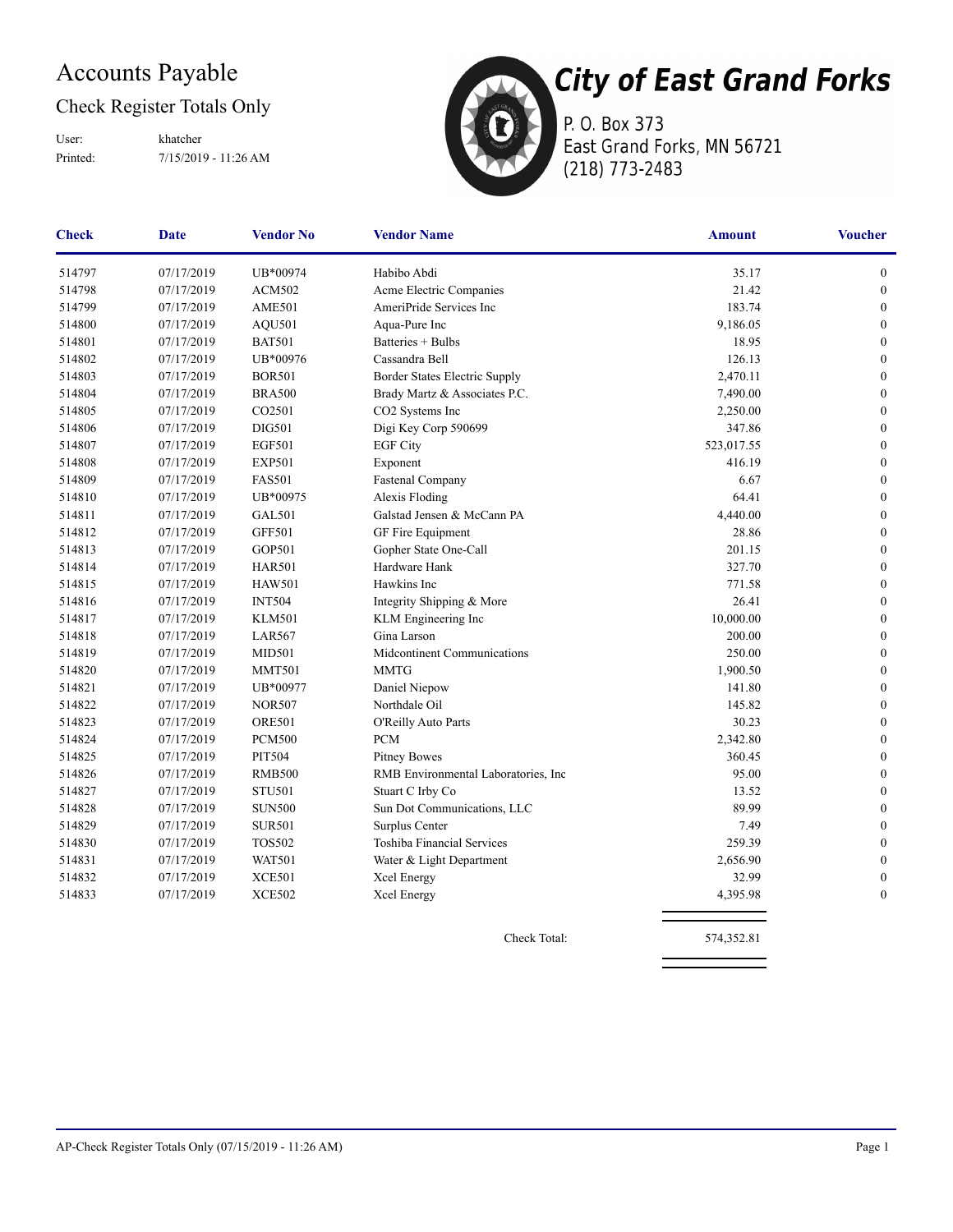|                                                   | Total:        | \$<br>1,375.00 |
|---------------------------------------------------|---------------|----------------|
| <b>Water Heater</b><br><b>Scheving Properties</b> |               | \$<br>50.00    |
| <b>AC Tune Up</b>                                 | Pulkrabek     | \$<br>60.00    |
| <b>AC Tune Up</b>                                 | Carlstrom     | \$<br>60.00    |
| <b>AC Tune Up</b>                                 | Varnson       | \$<br>60.00    |
| <b>AC Tune Up</b>                                 | Peters        | \$<br>60.00    |
| <b>AC Tune Up</b>                                 | Rand          | \$<br>60.00    |
| <b>AC Tune Up</b>                                 | Sjostrand     | \$<br>60.00    |
| <b>AC Tune Up</b>                                 | Johnson       | \$<br>60.00    |
| <b>AC Tune Up</b>                                 | Wallace       | \$<br>60.00    |
| <b>AC Tune Up</b>                                 | Hangsleben    | \$<br>60.00    |
| <b>AC Tune Up</b>                                 | <b>Nelson</b> | \$<br>60.00    |
| <b>AC Tune Up</b>                                 | Ault          | \$<br>60.00    |
| <b>AC Tune Up</b>                                 | Van Eck       | \$<br>60.00    |
| <b>AC Tune Up</b>                                 | Johnson       | \$<br>60.00    |
| <b>AC Tune Up</b>                                 | Castro        | \$<br>60.00    |
| <b>AC Tune Up</b>                                 | Keller        | \$<br>60.00    |
| Fridge                                            | Iverson       | \$<br>75.00    |
| <b>ECM</b>                                        | Taylor        | \$<br>150.00   |
| <b>AC Unit</b>                                    | Larson        | \$<br>200.00   |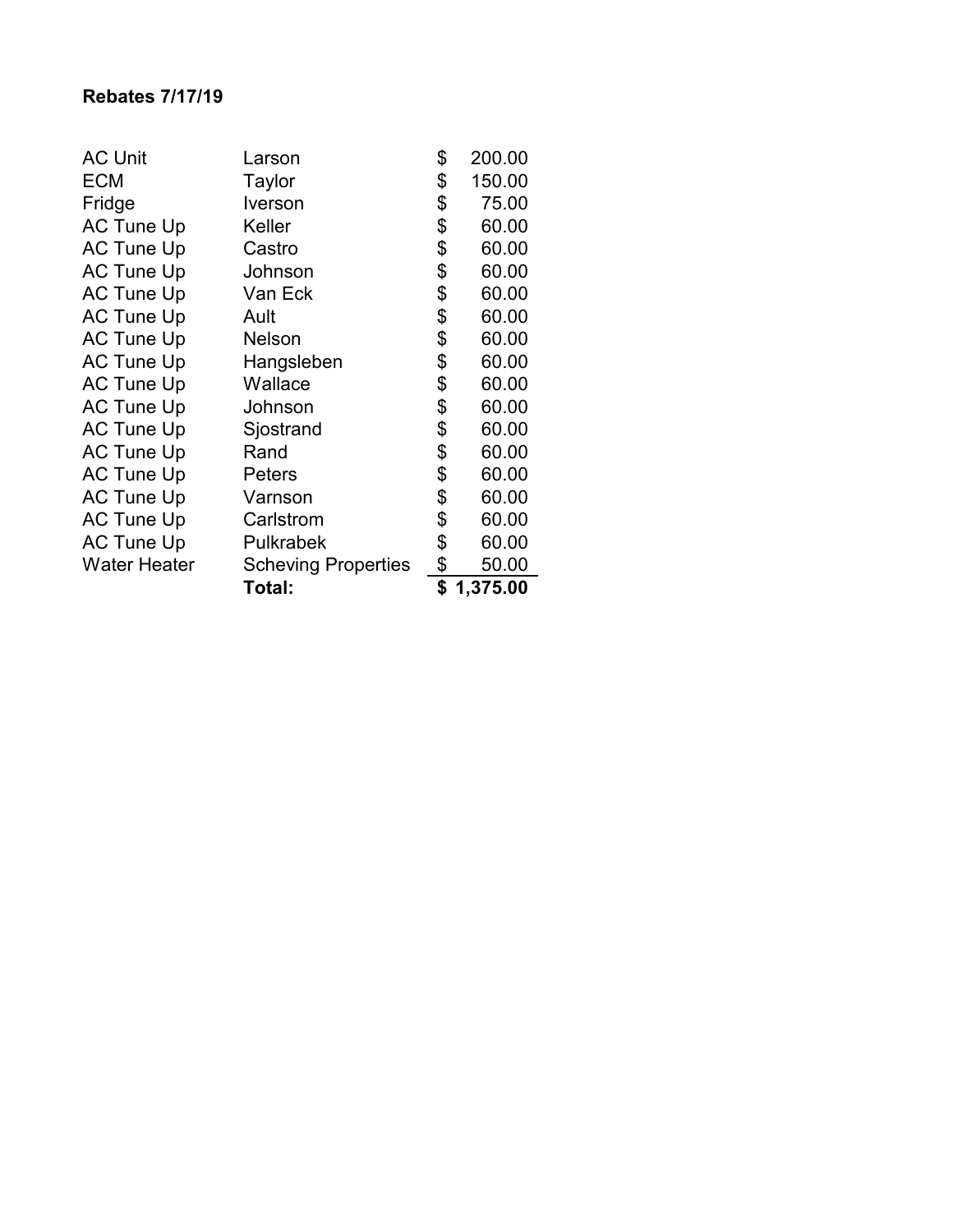# Request for Water and Light Commission Action

| Date: | 7/12/19                                       |
|-------|-----------------------------------------------|
| To:   | Water and Light Commissioners                 |
| From: | <b>Steve Emery</b>                            |
| RE:   | Bid Results - Lime Slaker Replacement Project |

#### Background:

We opened bids for the Lime Slaker Replacement project on 7/11/19. We received a total of three (3) bids with the apparent low bid received from PKG Contracting in the amount of \$222,769.00

#### Recommendation:

PKG has completed projects in the past at the water treatment plant and has done good work on time and on budget.

Therefore, we would recommend awarding the project to PKG Contracting in the amount of \$222,769.00